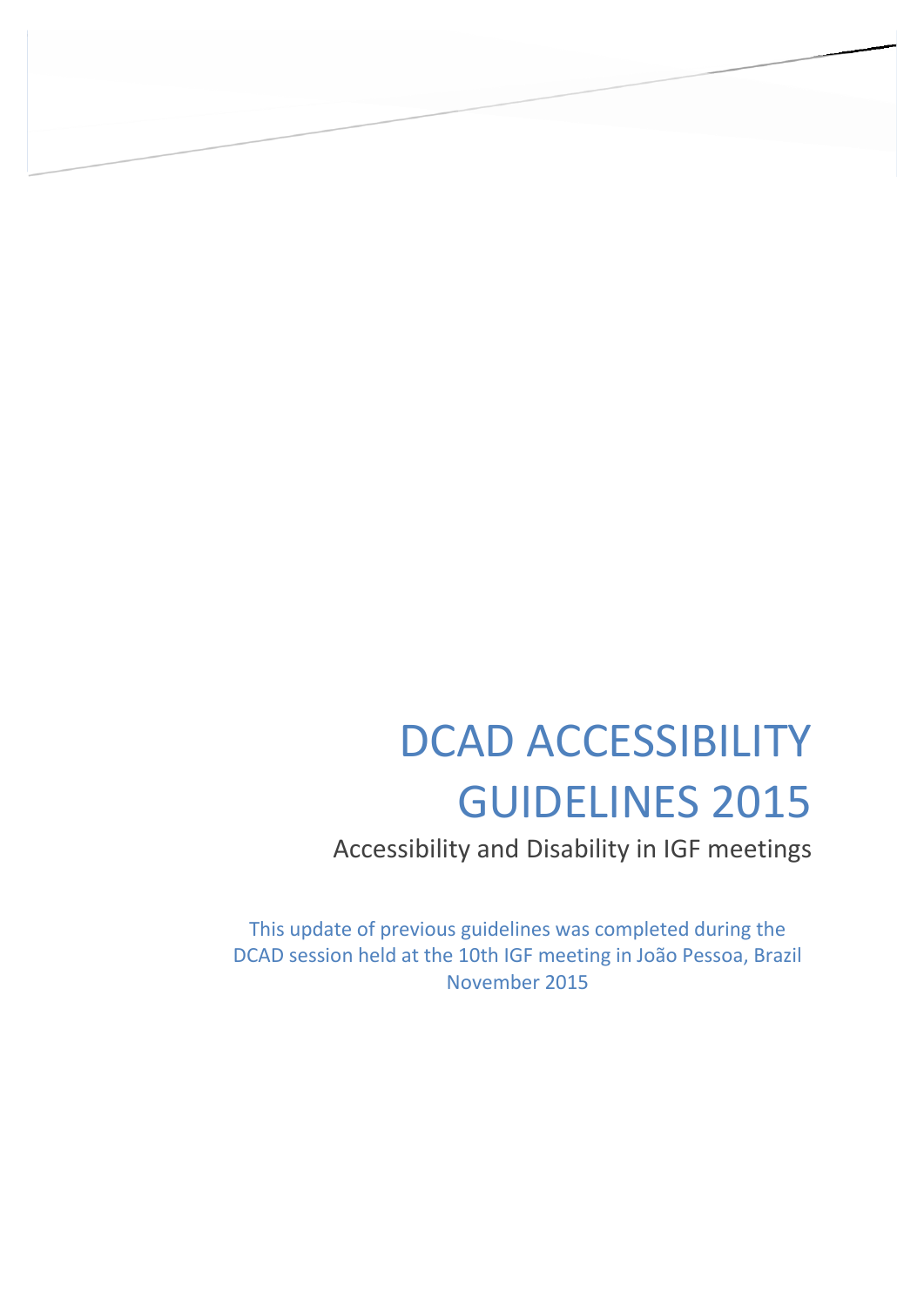# **Contents**

| $\mathbf{1}$ |     |       |  |  |  |
|--------------|-----|-------|--|--|--|
| 2            |     |       |  |  |  |
|              | 2.1 |       |  |  |  |
|              | 2.2 |       |  |  |  |
|              |     | 2.2.1 |  |  |  |
|              |     | 2.2.2 |  |  |  |
|              |     | 2.2.3 |  |  |  |
|              |     | 2.2.4 |  |  |  |
|              |     | 2.2.5 |  |  |  |
|              |     | 2.2.6 |  |  |  |
|              |     | 2.2.7 |  |  |  |
|              | 2.3 |       |  |  |  |
|              |     | 2.3.1 |  |  |  |
|              |     | 2.3.2 |  |  |  |
|              |     | 2.3.3 |  |  |  |
|              | 2.4 |       |  |  |  |
|              |     | 2.4.1 |  |  |  |
|              |     | 2.4.2 |  |  |  |
|              |     | 2.4.3 |  |  |  |
|              |     | 2.4.4 |  |  |  |
|              |     | 2.4.5 |  |  |  |
|              |     | 2.4.6 |  |  |  |
|              | 2.5 |       |  |  |  |
|              |     | 2.5.1 |  |  |  |
|              |     | 2.5.2 |  |  |  |
|              | 2.6 |       |  |  |  |
|              |     | 2.6.1 |  |  |  |
|              | 2.7 |       |  |  |  |
|              |     |       |  |  |  |
|              |     |       |  |  |  |
|              |     |       |  |  |  |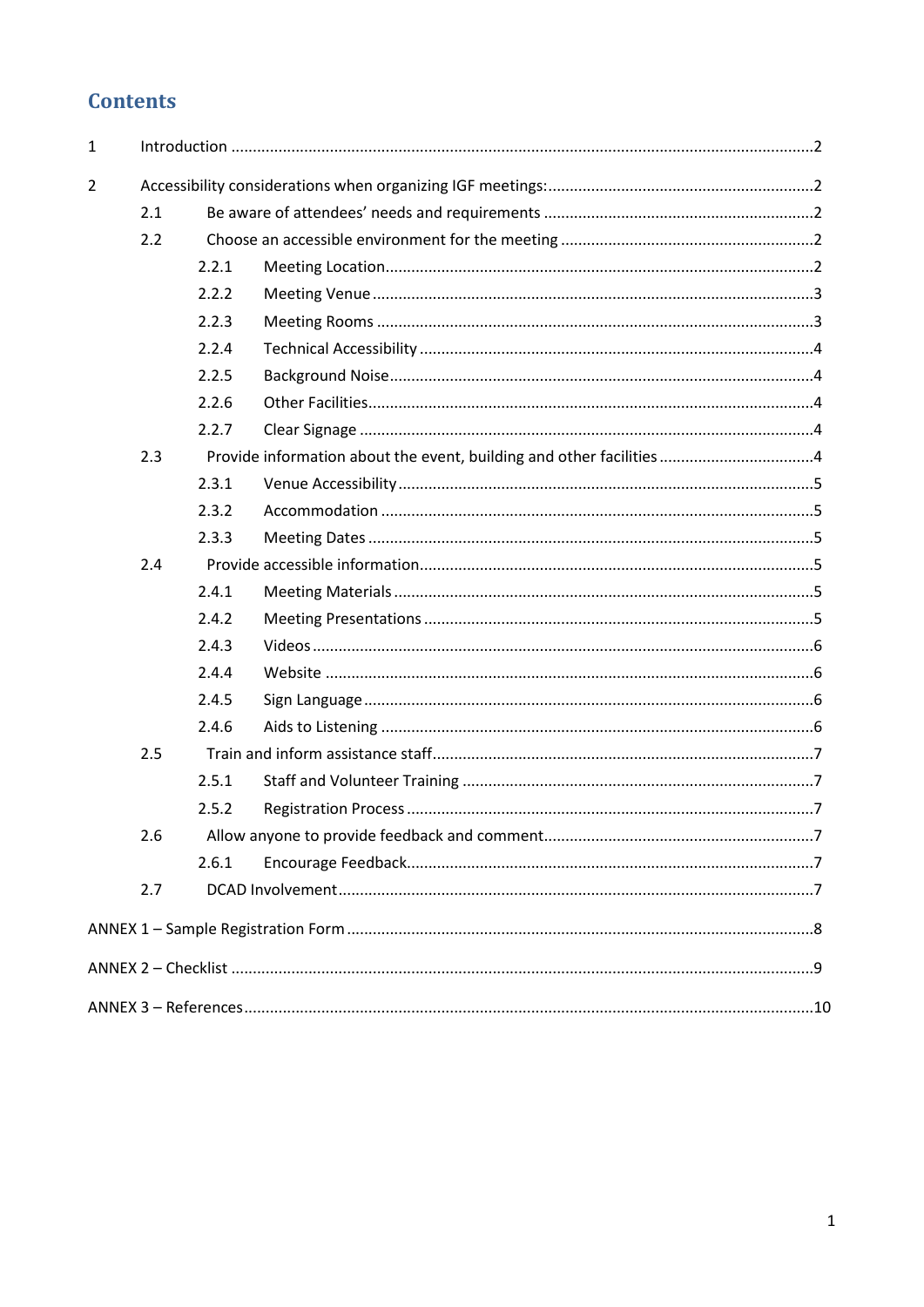# <span id="page-2-0"></span>**1 Introduction**

The Internet Government Forum's (IGF) **Dynamic Coalition on Accessibility and Disability (DCAD)** would like to provide the following guidelines to the IGF Secretariat on how to improve accessibility at IGF meetings and to eliminate barriers. The intention is to help the IGF Secretariat to improve accessibility for persons with disabilities and to include persons with age-related disabilities during IGF meetings. This requires the staff of IGF to understand certain procedures and to include those requirements as mandatory in all host agreements.

# <span id="page-2-1"></span>**2 Accessibility considerations when organizing IGF meetings:**

# <span id="page-2-2"></span>**2.1 Be aware of attendees' needs and requirements**

- **- There should be a space on the online registration form to record if a person has any access requirements or specific needs. Contact details of an accessibility focal point should be clearly displayed on the form. The registration form should be in an accessible format.**
- **-** The registration form will be useful for planning the meeting and knowing who is attending so that security personnel and other staff can plan accordingly. Also, there should be a question asking if the participant requires a reasonable accommodation<sup>1</sup> to access the event and have a process in place for the participant to communicate directly with the accessibility focal point. In this way, organizers can anticipate the need for CART (Real Time Captioning), sign language interpreters, assistive listening devices (ALDs), alternate print formats, etc. Please see [ANNEX 1](#page-7-6) for an example of the registration form. CART (Real Time Captioning) transcription provides a record of the meeting which is useful both for persons with hearing-related disabilities and for persons with visual disabilities who can later hear when the text is transcribed into DAISY (Digital Accessible Information System) format. It is also useful for those whose mother tongue is not the language of the meetings in question.

# <span id="page-2-3"></span>**2.2 Choose an accessible environment for the meeting**

# <span id="page-2-4"></span>**2.2.1 Meeting Location**

**.** 

- **Determine whether the location of the meeting is accessible for persons with disabilities before booking the event.** This includes taking into account the building, city, and surroundings, and determining whether there are enough accessible solutions for accommodation, dining, and transportation in the area where the meeting will be organized. The appropriateness of the location can be easily determined by investigating if other successful accessible meetings were previously held there. All facility entrances should be accessible for wheelchairs and/or motorized scooters and have steps that are visually marked for those with sight difficulties. Never use a building with stairs where there are no public lifts or elevators for access. Lifts or elevators should have no barriers to access (i.e., stairs). All public lifts or elevators should have Braille indication of the floors

 $1$  Convention on the Rights of Persons with Disabilities, Article 2 (Definitions)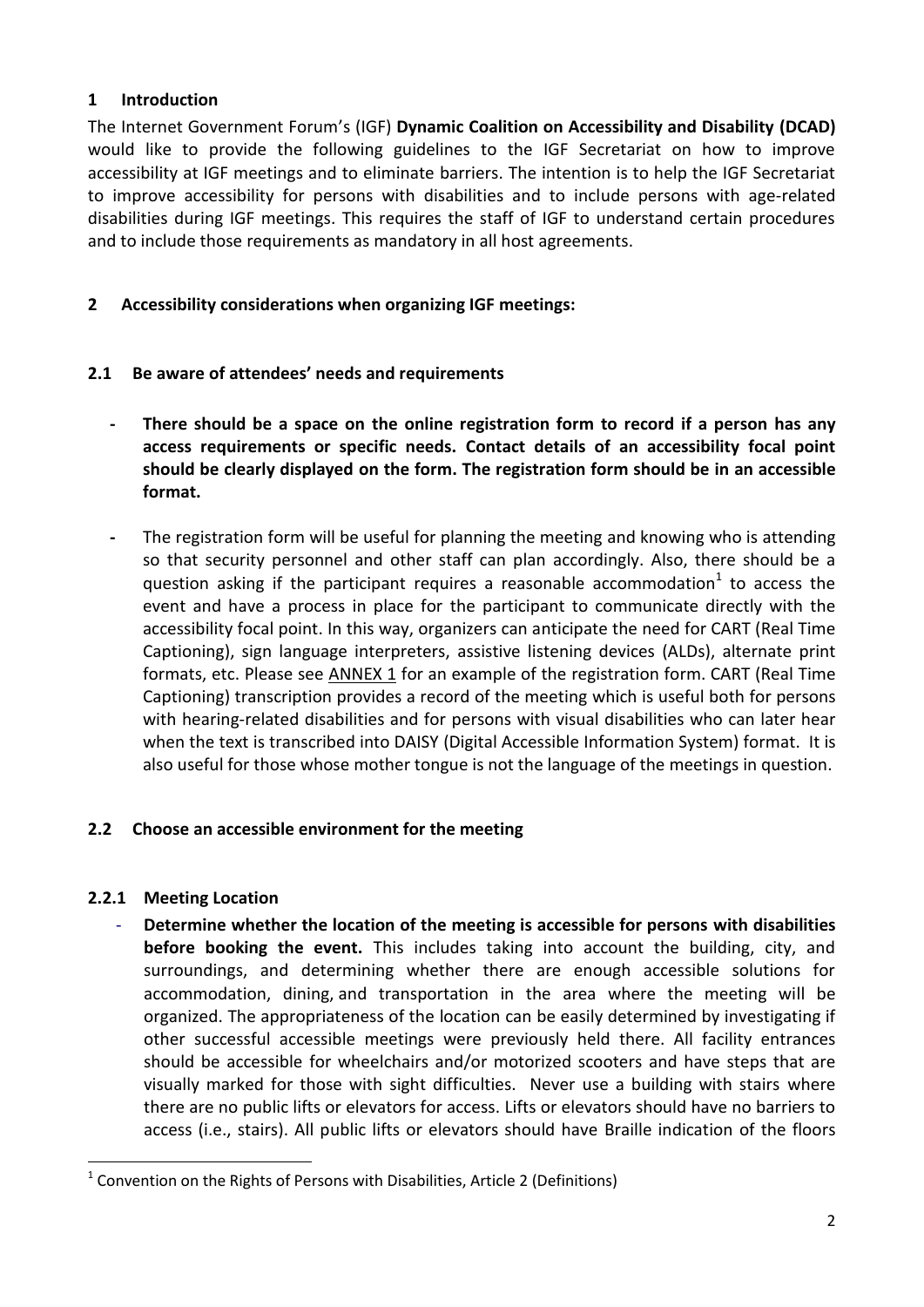and, if possible, there should be audio-floor indicators or audio description so that persons who are visually impaired will know which floor they are on. All lifts should be clearly signposted for everyone, as well.

### <span id="page-3-0"></span>**2.2.2 Meeting Venue**

- **Choose the right venue:** It is essential that persons with disabilities can move around freely without needing to be escorted through security checkpoints, unless requested, or without needing to wait for an elevator key. If the door or entrance is not automatic or if it is difficult to open, then a staff member should be placed to assist. This applies to moving between meeting rooms, exhibition and dining venues, as well as to the toilets. Accessible toilets should be clearly marked (in Braille also) and on the same floor as the meeting rooms. If facilities are all on different levels, it makes it especially difficult for persons with disabilities – in particular those using a wheelchair or the visually impaired – to get from one place to another. If guide or service animals are used, then there should be a designated outdoor area available nearby to walk and water them, with disposal areas for waste. All conference information should be readily available and there should be an "accessibility desk" manned by trained staff. Other features that should be considered or made more accessible include: parking and drop-off areas; proximity to public transport; security personnel should be trained to work with the local police; and under no circumstance should access entrances be blocked, especially if there is only one accessible entrance. Training should be provided to all security personnel and especially those who man the lobby entrances.

#### <span id="page-3-1"></span>**2.2.3 Meeting Rooms**

- **Choose accessible meeting rooms:** The plenary and workshop rooms must have accessible entrances with free and unblocked aisles so persons using wheelchairs can easily pass. There should be reserved seating spaces for persons who use wheelchairs and/or motorized scooters or who are accompanied by guide or service animals. Seating also needs to be reserved for persons with disabilities to be near captioning and/or sign language interpreters. Sign language interpreters should be well lighted and clearly visible, preferably positioned on the main stage. There should be two screens, on either side of the stage, one for captioning and one for slide and video presentations. If the room is large, a second set of screens will be necessary, so that not only persons with disabilities but also persons with age-related disabilities can see the material at a distance. Likewise, there should always be two screens facing the presenters on stage or in the meeting rooms, one for captioning and the other for presentations materials, so that persons with disabilities and other presenters can see all the presentations. Stages, door entry systems, stands, and podiums need to be accessible for persons using wheelchairs as well (i.e., meeting spaces should be equipped with ramps). The inclination of ramps must not exceed 8-10% to enable access and to avoid hazardous situations. There should also be enough quality lighting for the visually impaired. Also, there should be enough time given between sessions for people to move between meeting rooms, especially when there are several floors involved. Staging according to specific needs is important (i.e., moving a podium out of the way for a speaker using a wheelchair).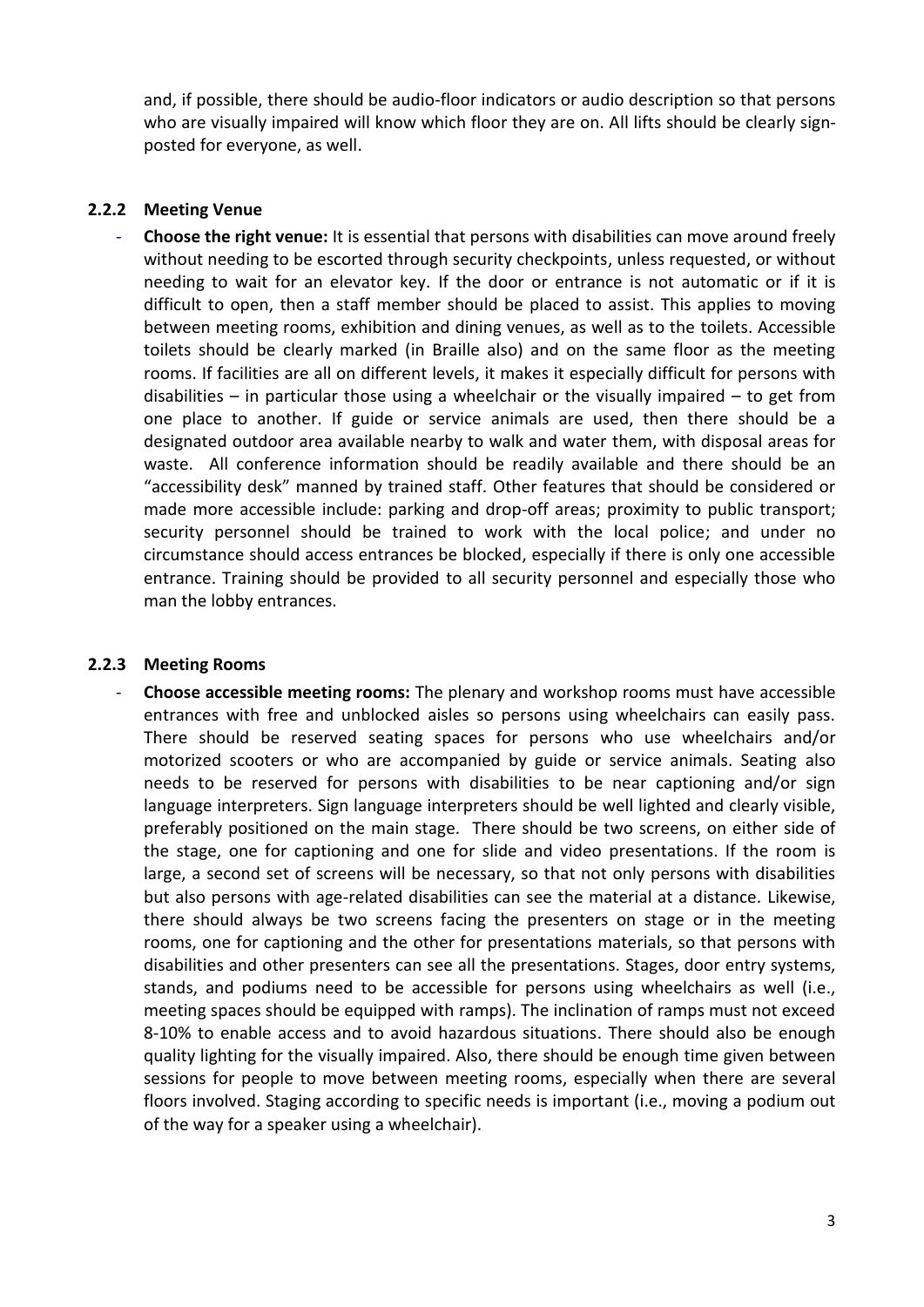# <span id="page-4-0"></span>**2.2.4 Technical Accessibility**

**Technical Accessibility:** All technical aspects of making a meeting accessible, including remote participation, need to be tested in advance. The microphones should be hand-held in most circumstances; however, in the case of a person who cannot use his/her arms or hands, there should be provisions made for either a microphone that can be attached to the speaker (such as a lavalier/pin lapel microphone) or a staff member who facilitates – the former should always being preferred over the latter. Hand-held separate microphones are needed for sign language interpreters to voice the signs of persons with disabilities into speech. Special provisions should be made for persons with disabilities who cannot access the remote participation tools. For example, persons who are blind cannot access the remote participation tools presently used by IGF. The reason is that they will most likely use a screen reader that requires another audio stream. This causes participants to switch back and forth from the audio of the meeting to the audio of the screen reader when they navigate the webpage. They often cannot find how to dial-in or are not able to use the "raise hand" tool using the screen reader without disconnecting from the meeting. Until the designers of remote participation tools solve these problems, it is required that IGF audio-visual staff arranges special call-in facilities and all volunteers are also trained to know about these procedures.

### <span id="page-4-1"></span>**2.2.5 Background Noise**

No background noise: It should be checked that there is no background noise, such as noisy heating, cooling, and ventilation systems or background music.

# <span id="page-4-2"></span>**2.2.6 Other Facilities**

- **Ensure whether other facilities are accessible:** All luncheon, dinner and reception venues should be easily accessible to wheelchairs. There should be reserved seating with appropriate table height for wheelchair users for both meals and coffee/tea breaks. All condiments should be placed at accessible height. Also, trained staff should be provided to help persons with disabilities obtain meals in buffet situations. Moreover, there should be provisions for an alternate menu for persons with food allergies and dietary restrictions, as well as a dedicated section of the registration form addressing any such restrictions or sensitivities.

# <span id="page-4-3"></span>**2.2.7 Clear Signage**

- **Provide clear signs**: Internally and externally, to all entrances, rooms, lifts, toilets, cafes and other facilities, including temporary signs giving directions and identifying meeting or event areas.
- **Arrange fully accessible and clearly signed emergency exits and evacuation procedures**: This will help persons with disabilities to exit the venue in case of emergency, including alternative procedures where lifts or elevators may not be operational.

# <span id="page-4-4"></span>**2.3 Provide information about the event, building and other facilities**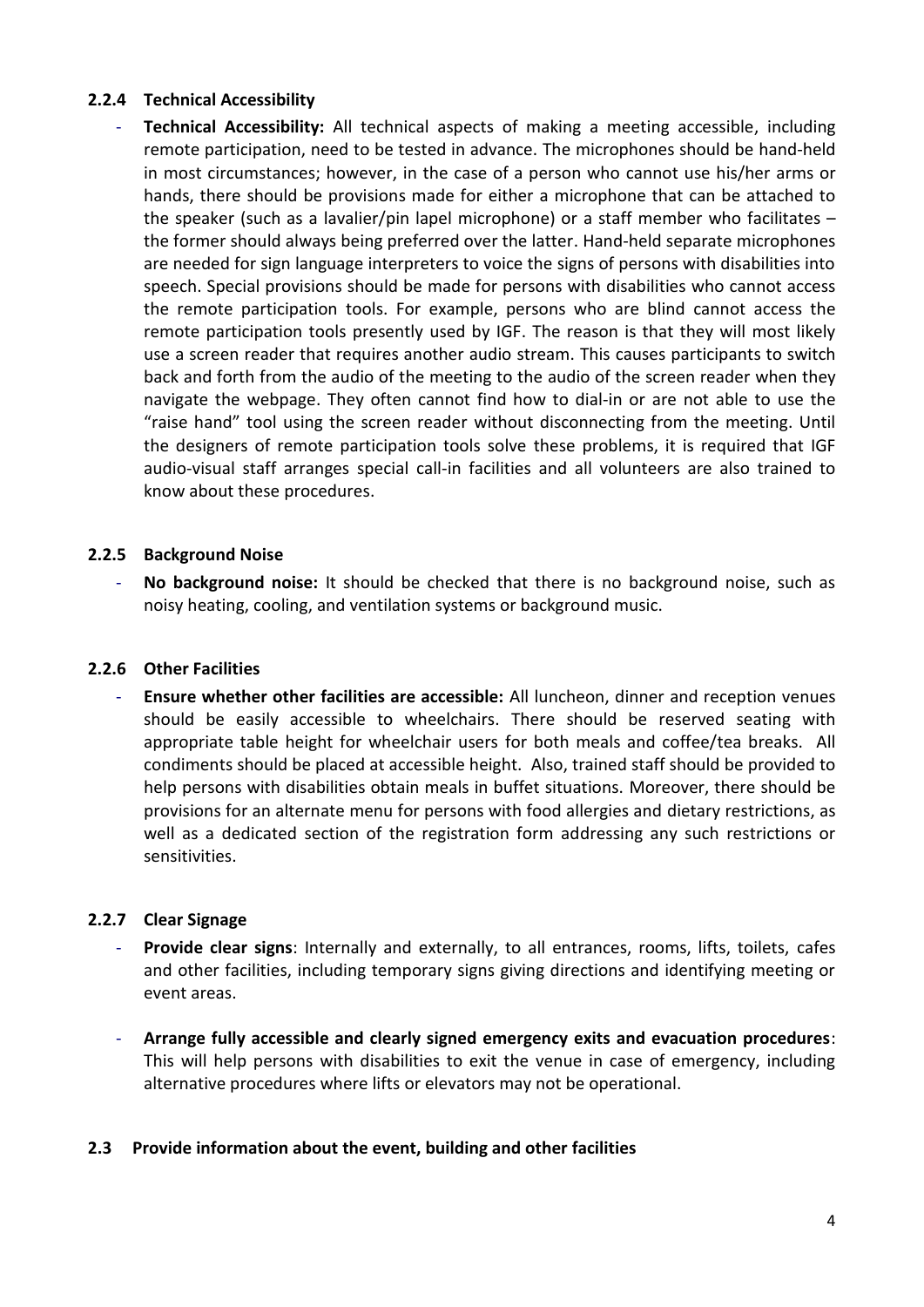# <span id="page-5-0"></span>**2.3.1 Venue Accessibility**

Provide information on the accessibility of the venue: For example, a map can be provided with a description of how to move around between the meeting rooms and other facilities, or about the availability of accessible toilets. Today, technology allows for mapping on mobile platforms as well, which can provide expanded tools and resources for improving accessibility and should be used whenever possible in addition to other accessible formats.

# <span id="page-5-1"></span>**2.3.2 Accommodation**

- **Provide information on reasonably priced accessible hotel accommodation in advance**: An adequate contingency of accessible rooms should be blocked for attendees who need them in order to avoid these to be given away to other guests. In addition, hotels with accessible rooms should be conveniently located nearby the conference site. This information should be explicitly mentioned on the IGF website and the accessibility focal point should be aware of these rooms and be able to assist persons with disabilities on request. When IGF staff or the host country negotiates the allocation of accessible rooms, availability needs should be discussed with the hotels and updated frequently.

### <span id="page-5-2"></span>**2.3.3 Meeting Dates**

- **Confirm the dates of the conference or session as soon as possible**: It is more difficult for persons with disabilities to make travel arrangements on short notice. Therefore, the conference or session dates should be announced as soon as possible.

#### <span id="page-5-3"></span>**2.4 Provide accessible information**

#### <span id="page-5-4"></span>**2.4.1 Meeting Materials**

- **Ensure that the informational material is accessible**: All information required for the meeting or event should be prepared in alternative formats in sufficient time for it to be distributed to participants, in their preferred format, at least 10 days before the meeting or event but preferably two weeks in advance. If documents are available on USB flash drive in accessible format or posted on an accessible website, then a person using a screen reader or a refreshable Braille display can access the documents on his/her laptop. It is suggested that there be an option and a procedure in place for a person to request information in accessible electronic formats in advance since many tablets do not have standardized access to USB ports. It is also suggested to put an open source screen reader feature on the website to help persons who do not have a screen reader or refreshable Braille display. It should be noted that documents frequently need to be appropriately reformatted prior to the use of a Braille printer.

#### <span id="page-5-5"></span>**2.4.2 Meeting Presentations**

Make presentations accessible: Check that any presentations and paperwork produced by visiting presenters will be available in accessible formats to be distributed before the meeting or event. Presenters are responsible for the accessibility of their presentations, demos and videos and of any material for distribution. Where diagrams or visual images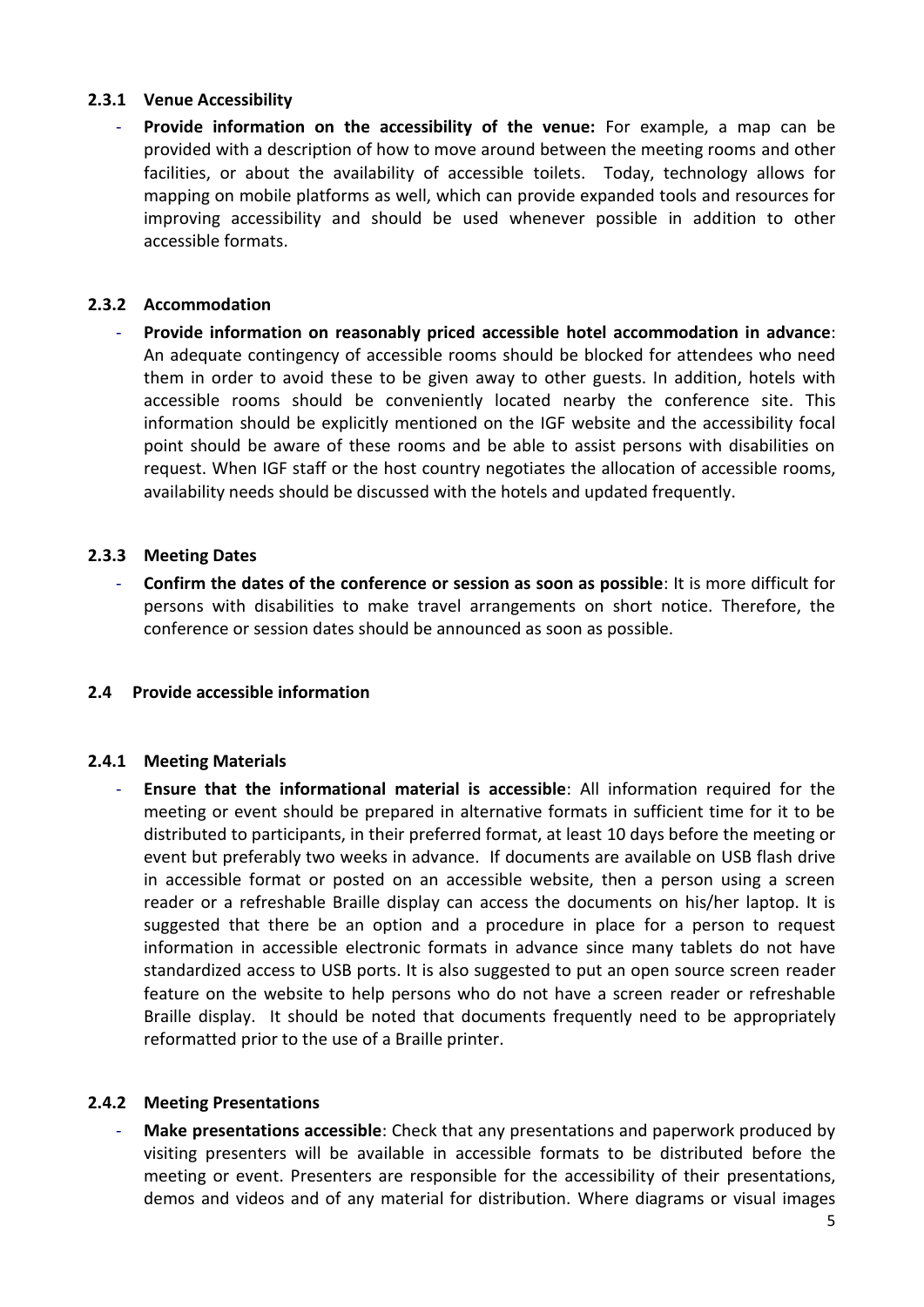are used at a meeting, they should be described to participants verbally. Speakers should avoid using abbreviations, jargon, technical or specialist terms without explanation during their presentations to ensure that these terms are clearly explained during the presentation, otherwise they may not be understood by participants. Speakers and participants asking questions need to identify themselves each time they take the floor so that the captioners can recognize them. It is essential to avoid having two persons speak at the same time.

#### <span id="page-6-0"></span>**2.4.3 Videos**

- **Make videos accessible**: It is imperative that all videos projected at the conference include open captions to allow attendees with hearing disabilities and non-native speakers to understand the content.

#### <span id="page-6-1"></span>**2.4.4 Website**

- **Make sure that the website is accessible:** The website including the available documents (i.e., the registration form) should be accessible and labeled or formatted according to the W3C standards. Also, the conference webcast proceedings should be made accessible when posting them on the web, and include captioning.

### <span id="page-6-2"></span>**2.4.5 Sign Language**

- **Provide sign language interpretation, when attendees require it, in the language of the participant:** It is recommended to reserve and book sign language interpreters as early as possible as there is a shortage of qualified sign language interpreters. International sign language does not exist per se, but deaf individuals, who use different sign languages, adapt their signing to communicate with each other to make themselves understood using international signs. It is called "International Sign." The vocabulary of International Sign is smaller and not well understood globally as it is not uniform and varies from country to country. Whenever possible, book the specific sign language requested by the participant. Every country has its own sign language and varying dialects, just like spoken languages. Do not use International Sign as a substitute for the appropriate language-specific sign language requested, but use it in addition to it, unless the specific sign language interpreters are not available. There needs always to be two sign language interpreters per sign language so each interpreter can take alternate breaks. There should be an appropriate number of interpreters in order to ensure a good functioning of the proceedings.

# <span id="page-6-3"></span>**2.4.6 Aids to Listening**

- **Ensure that listening devices are accessible:** Enable the listening devices to plug in neck loops, as well as headphones, in order to allow persons with hearing difficulties to follow the discussions in the meeting rooms.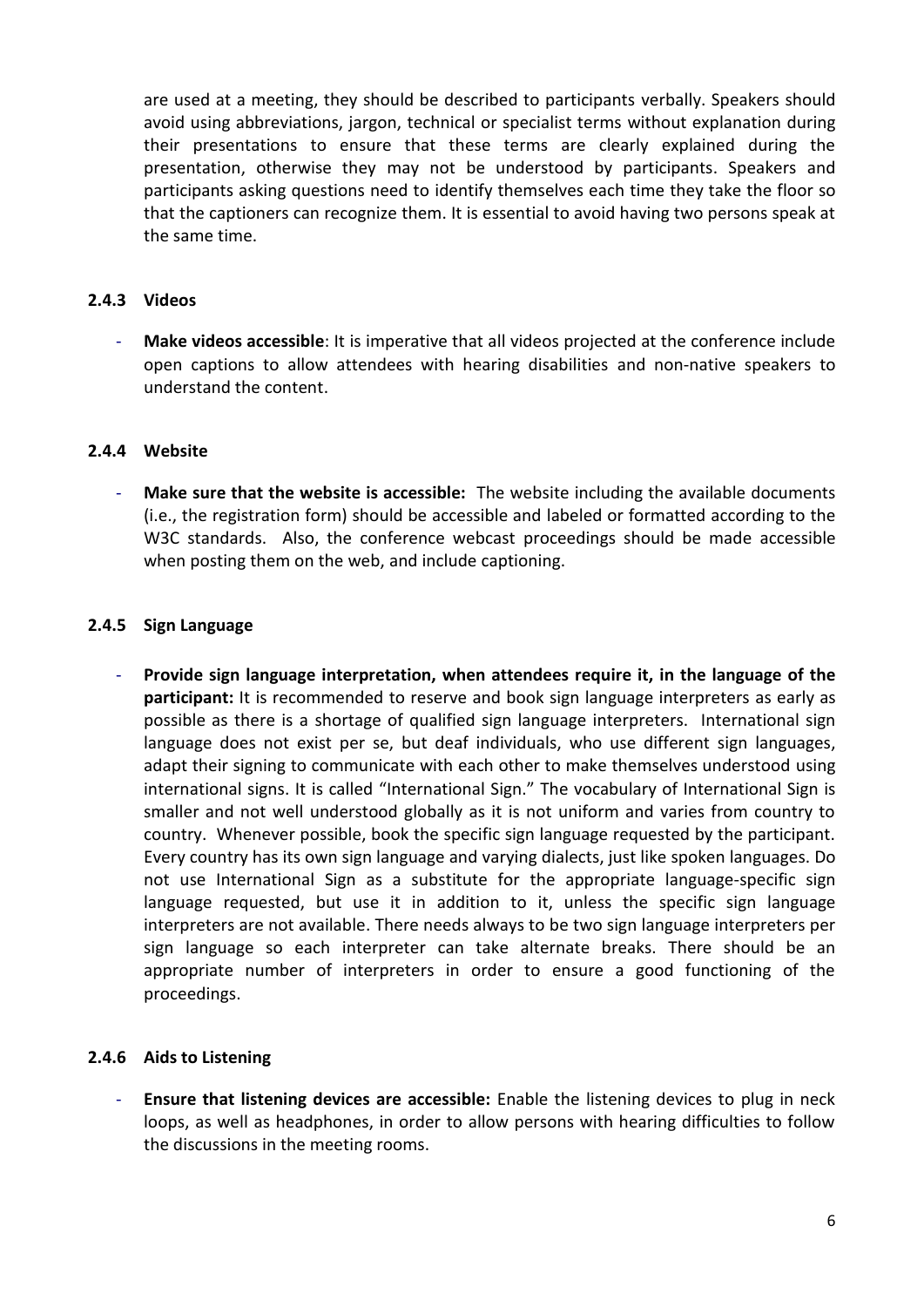#### <span id="page-7-0"></span>**2.5 Train and inform assistance staff**

# <span id="page-7-1"></span>**2.5.1 Staff and Volunteer Training**

Train assistance staff: An "accessibility desk" must be in operation and staffed by personnel supporting the conference organization (i.e., registration, etc.). Staff must be trained to handle challenging situations for persons with disabilities. Also, staff or volunteers should be available to direct people to the relevant parts of the venue. Organizers should also check that support staff, including reception, catering and security personnel, are briefed or aware of good practice, especially when using another organization's venue, such as hotels and conference venues. Staff should be clearly identifiable and not rely only on their conference badge.

### <span id="page-7-2"></span>**2.5.2 Registration Process**

- **Make registration process accessible**: All reception areas and procedures at meetings and events should be accessible for persons with disabilities. Also, persons with disabilities should be given priority registration. Persons with disabilities should be fast-tracked onsite with clear signage on where they are to go to register. All staff should be made aware to look for persons with disabilities and guide them to the appropriate locations for registration. Online registration should be accessible (see ANNEX 1 for sample registration form).

#### <span id="page-7-3"></span>**2.6 Allow anyone to provide feedback and comment**

#### <span id="page-7-4"></span>**2.6.1 Encourage Feedback**

- **Feedback** by participants is encouraged and should be used as part of the learning process and a procedure should be established by the organizers to allow this.

#### <span id="page-7-5"></span>**2.7 DCAD Involvement**

<span id="page-7-6"></span>For the convenience of the meeting organizers, DCAD provides in ANNEX 2 a sample checklist for the day of the event, to make sure that all preparations have been implemented according to these guidelines. DCAD believes very strongly that it should be involved in the planning of future IGF meetings directly with both the IGF Secretariat and the next host country. Also, DCAD should be consulted on the next negotiation and test any new remote participation tool. DCAD is also willing to assist in accessibility awareness training in all areas of conference planning.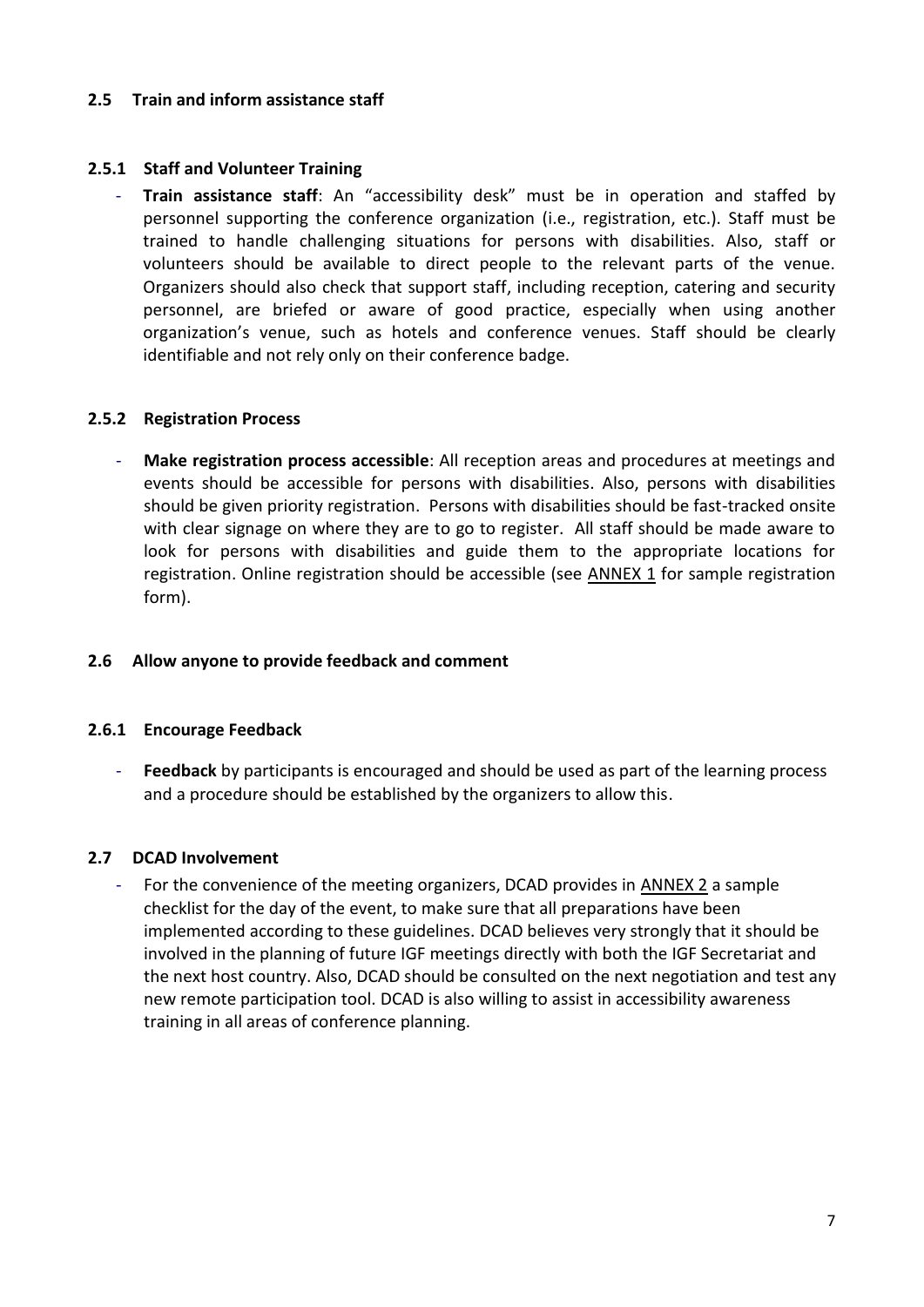# <span id="page-8-0"></span>**ANNEX 1 – Sample Registration Form**

### **This annex provides an example of what could be added to a conference registration form:**

- If you have special dietary requirements, please indicate here.
- If you have a service animal, please indicate here.
- Other

If you require disability accommodation, please select the accommodation needed below:

- Need Sign Language Interpreter: [Yes \_\_ No \_\_] [if Yes, which language?\_\_\_\_\_\_\_\_\_\_\_\_\_]
- Need CART (Real Time Captioning) [Yes No ]
- Need Braille printouts of conference information in advance: [Yes \_\_ No \_\_]
- Need documents on USB flash drive: [Yes No ]
- Need wheelchair access: [Yes No ] *(Not needed on form if you have selected a venue that is accessible and if the airport shuttles are accessible. However, information on accessible transportation and services needs to be provided, e.g. accessible taxis, shuttle services, or public transportation, including railway).*
- An assistant will be accompanying me: [Yes No ]
- Other requests or for further information: please contact the IGF accessibility focal point or the host country accessibility focal point (email address).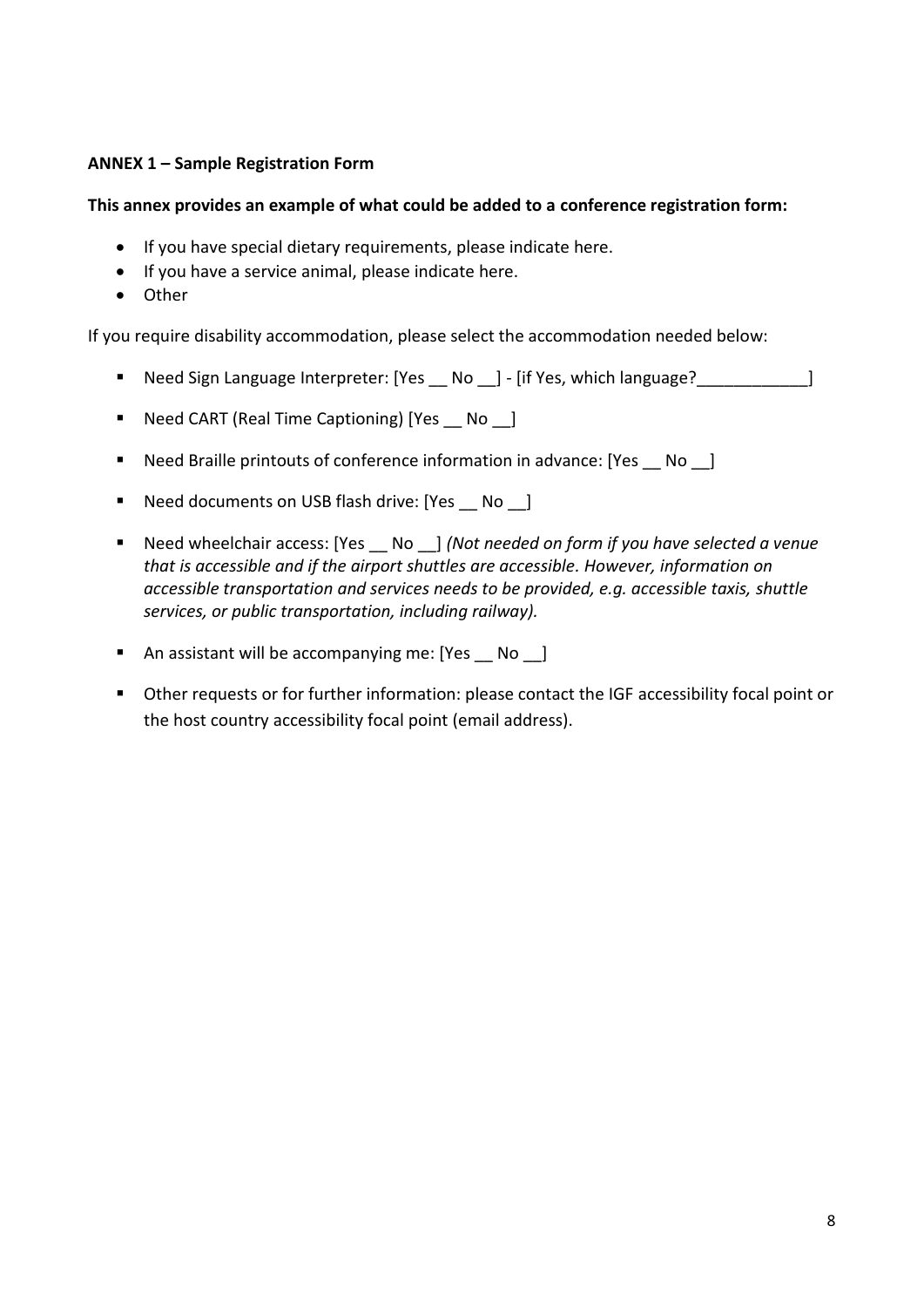### <span id="page-9-0"></span>**ANNEX 2 – Checklist**

#### **Verification list for the meeting day:**

- 1. Before the meeting or event, check for internal signage and directions.
- 2. Before the meeting or event, check room layouts and registration arrangements.
- 3. Before the meeting or event, check that all equipment works, including induction loops. A checklist should be provided by the organizers.
- 4. Provide communication guidelines for facilitators and participants.
- 5. Provide information on emergency exits, toilets and double-check that the signage is clearly visible.
- 6. Agree on ground rules regarding accessibility and reasonable accommodation. These rules should be agreed and posted publicly beforehand.
- 7. Verify the accessibility of presentations by requesting that all organizers of workshops check this aspect.
- 8. Allow for accessible feedback and decision-making processes and provide an accessible mechanism to do so.
- 9. Ensure all staff and security personnel are briefed on the services required by possible attendees and provide any accessibility awareness training.